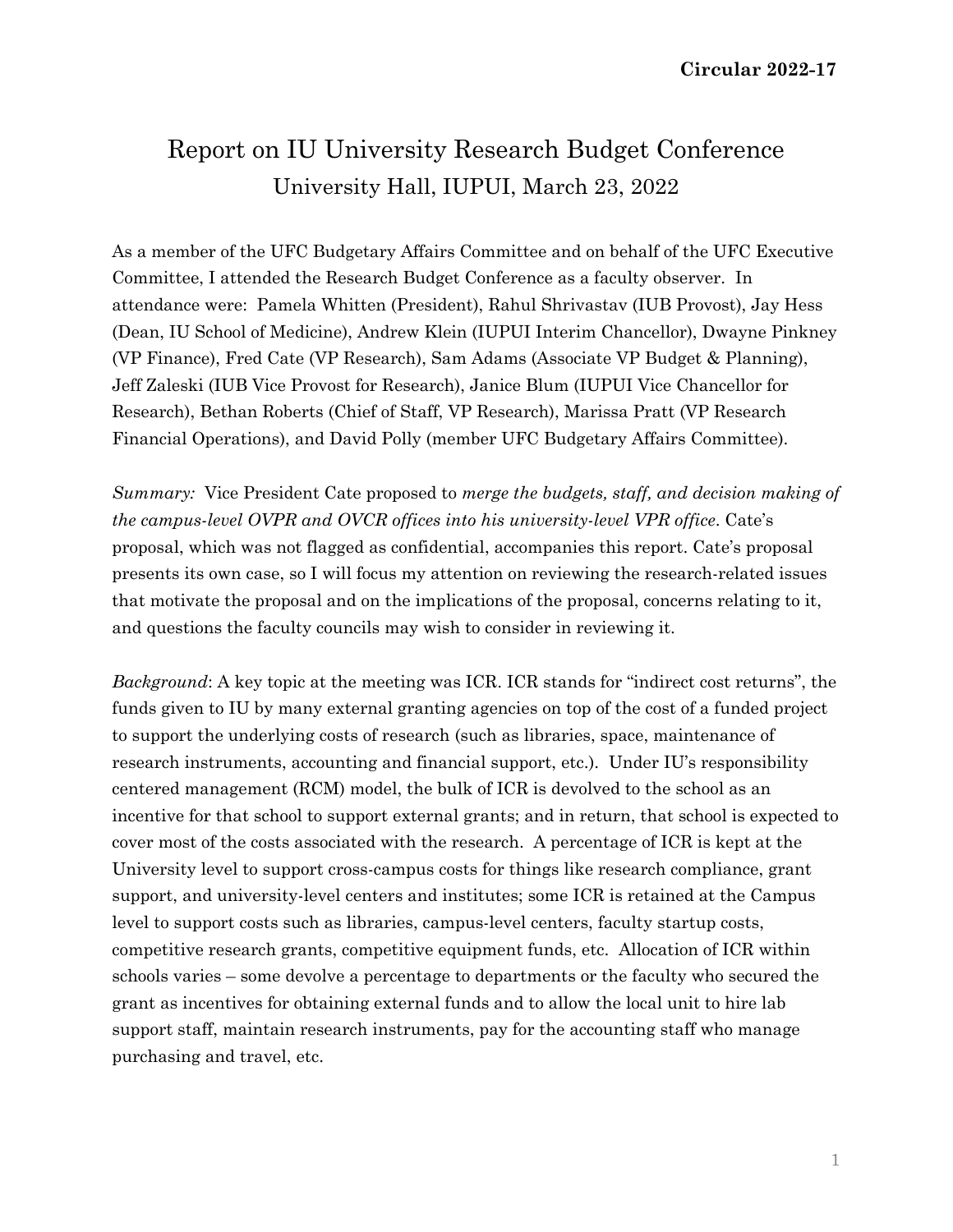*Abbreviations:* **ICR**, indirect cost return; **ORA**, Office of Research Administration that provides support for grant applications and reporting; **OVCR**, IUPUI Vice Chancellor for Research, a campus-level office; **OVPR**, IUB Vice Provost for Research, a campus-level office; **RCM**, responsibility centered management, the accounting philosophy that whoever earns the money should make the decision how to spend it; **VPR**, Vice President for Research, a university-level office.

## Research-Related Issues at IU

IU has several very real research-related issues. VP Cate argues that his proposal will help address many of them.

- IU does not have enough funding to meet all its research-related needs;
- the RCM model can make budgetary collaboration between schools or campuses difficult;
- ORA has had difficulties keeping up with current demand from faculty for proposal development, submission, and reporting;
- IU lacks financial resources to support some kinds of research-related facilities and programs;
- much of IU's science facilities, including laboratory spaces, are aging and in need of upgrade or replacement;
- ICR policy differs between centers at university, campus, and school levels, between schools, and sometimes between departments, which can create barriers to collaborative grants across schools or departments and sometimes motivates faculty to "shop" for the best deal for submitting their grant proposals;
- faculty who seek funding for research programs, equipment, or infrastructure sometimes have to petition a combination of department chairs, deans, provosts/chancellors, and the president for contributions;
- the need to archive and share data is increasingly a necessary requirement of research, but there are not always easy, cost-effective methods to do this.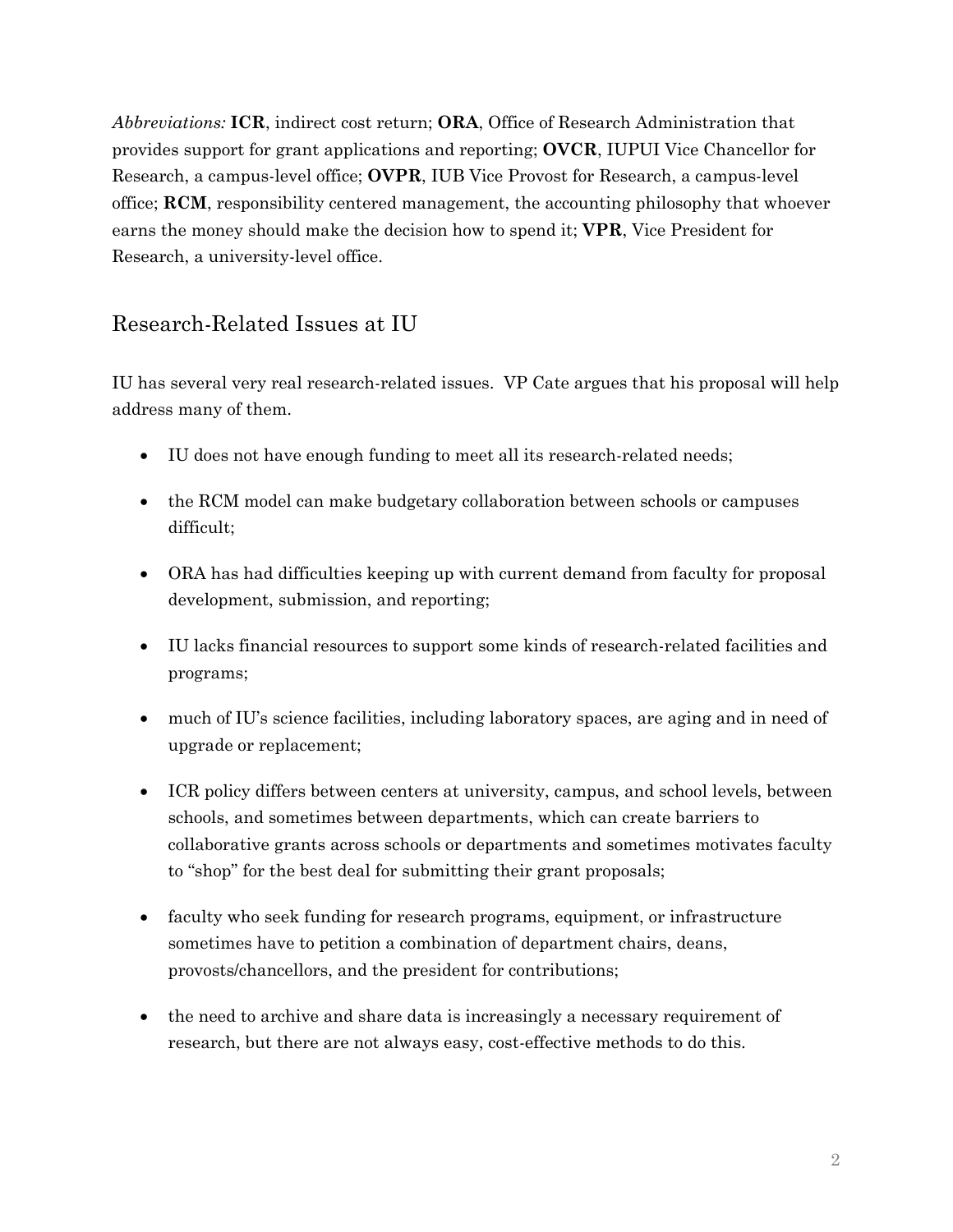## Significance of the proposal

While its significance was downplayed, the proposal has profound implications for how research resources are allocated at IU. Implied by the written proposal and the presentation by VP Cate:

- the Vice President would gain considerable influence over what kinds of research are prioritized at IU;
- the kind of research that would be funded would be at the discretion of the Vice President rather than campus Provost/Chancellor or the Vice Provost/Chancellor for Research;
- increasing the total income from external grants would become a primary criterion for how research funds are allocated;
- some research funds currently available at IUB or IUPUI would be redeployed to cover major research infrastructure, such as a larger ORA, more staffing in the IU Collections office of VPR, more staffing in the IU Commercialization office, etc., which would necessarily mean cutting funding at the campus level;
- decisions about the size of startup packages and their recipients would be at the discretion of the Vice President;
- decisions about faculty retention offers would be at the discretion of the Vice President;
- Provost/Chancellor would lose discretion to redeploy funds to meet local needs across the areas of research, teaching, special programs, and infrastructure;
- the Vice President would have discretion over which campus-level centers and institutes are funded and which are closed or merged;
- the proportion of ICR allocated to VPR would be increased above what VPR+OVPR+OVCR currently receive, which would necessarily reduce the amount devolved to schools, departments, and faculty;
- cost savings would be made by increased sharing of financial, IT, and HR services;
- VPR would take charge of deaccessioning university collections;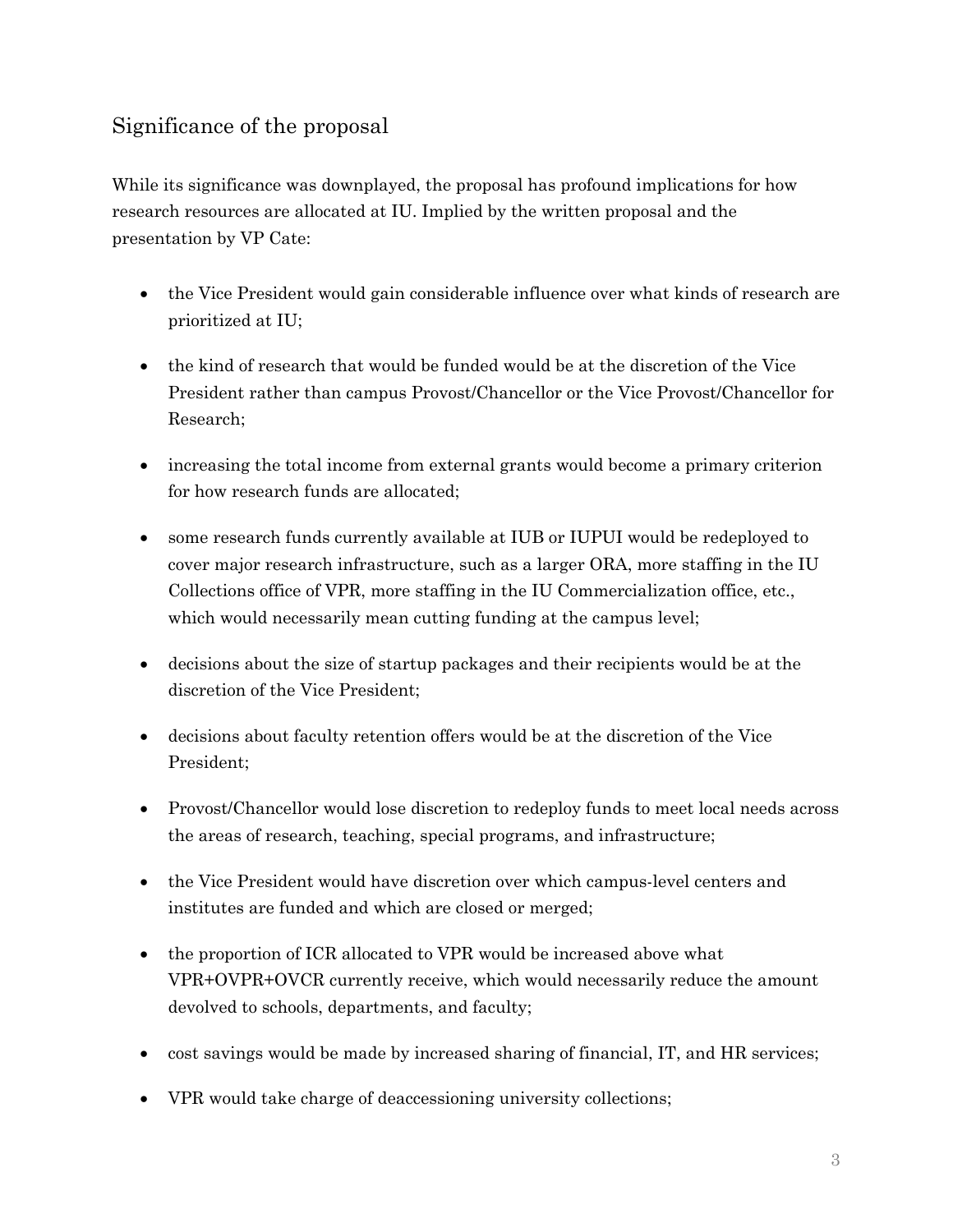• the offices of OVPR and OVCR would essentially cease to exist and be replaced by a single VPR office.

#### Concerns about the proposal

While some concerns may arise directly from the aforementioned points, additionally the Faculty Councils may want to consider that:

- current structures of faculty governance and review are concentrated at the campus-level and are more diffuse at the university-level;
- current structures for resolving faculty grievances, including those about administrative decisions related to research, operate solely at the campus-level with the President's office serving as final arbiter;
- the selection processes for Vice Provost/Chancellor for Research have strong faculty governance inputs, whereas the process for selecting Vice President for Research does not;
- the current Vice Provost and Vice Chancellor for Research were appointed with faculty governance inputs, the current Vice President for Research was not;
- the qualifications and types of experience expected in a Vice President for Research will necessarily change if the role of this office is greatly expanded.

## Questions raised during the meeting

A few questions and comments were made by attendees of the meeting:

- the reorganization would reduce the ability of provost/chancellor to spread resources across research, teaching, and programmatic activities which could hamper their ability to see units through temporary periods of financial hardship;
- the reorganization would also reduce the ability of provost/chancellor to support research activities that are a priority at campus level or to reward initiative from research faculty;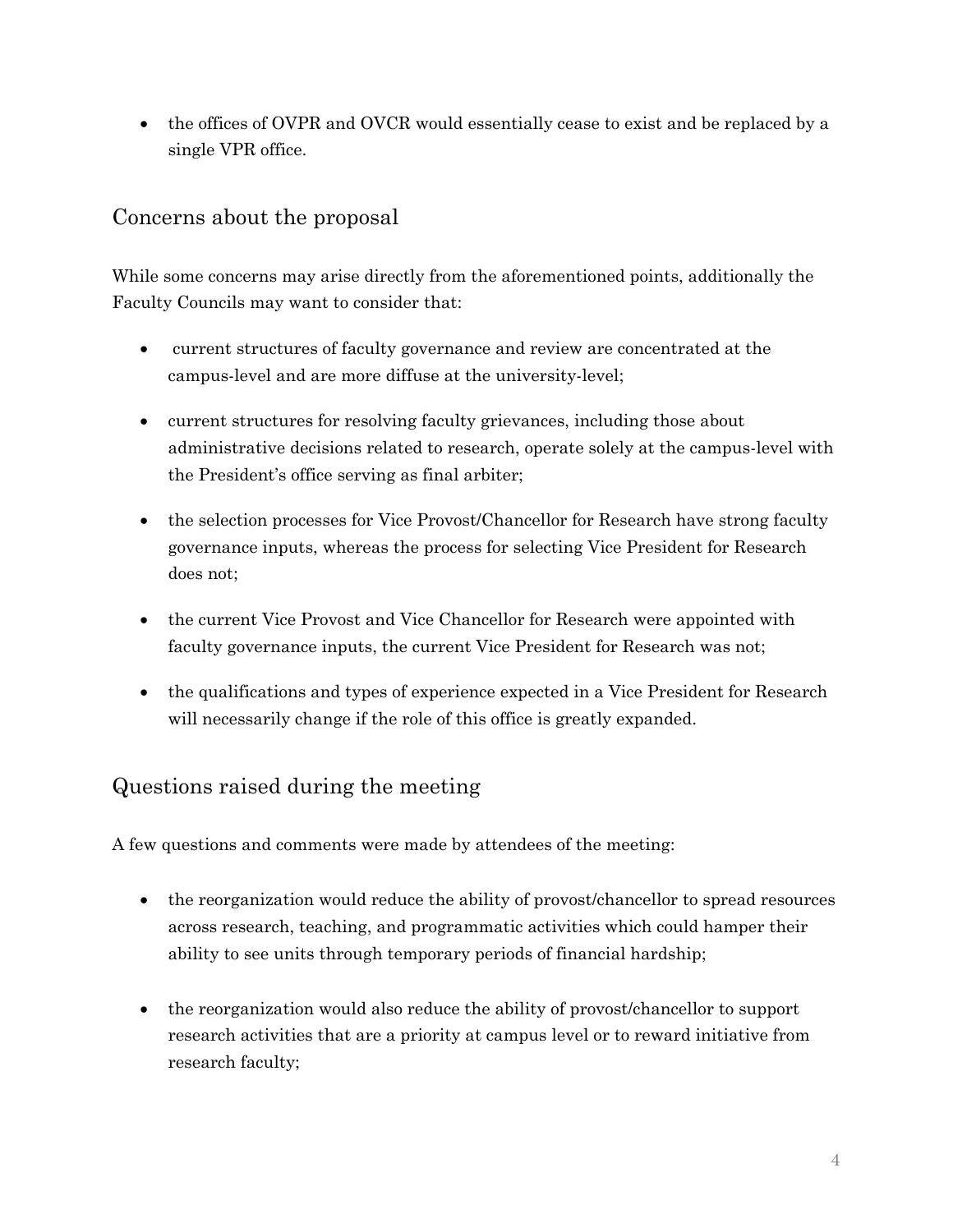- finding ways to better support faculty and students is an important goal;
- finding ways to reduce unnecessary cost is an important goal;
- it is important for higher administrators to hear concerns about the proposal.

#### Questions for consideration

Some questions that the faculty councils may wish to consider when they review VP Cate's proposal:

- Should total grant dollars be the primary metric for allocating research funds at IU?
- Will increasing the size of ORA and commercialization offices, integrating the VPR, OVPR, and OVCR offices, and expanding shared services achieve the proposed goal of increasing the total grant income to IU?
- What factors might contribute to the number and amounts of external grants besides the ones considered in the proposal? (e.g., total number of faculty; balance between teaching, research, and service; types of incentives to obtain grants; balance between arts, humanities, sciences, professional subjects, medicine, etc.)
- Should attention be paid to other AAU indicators of research excellence (e.g., number and quality of publications; type of research output; departmental/subject area rankings; number and quality of graduate students; faculty accolades for research)? Will this proposal enhance or damage these?
- Should administration of research be decoupled from the traditional trio of researchteaching-service that fall under provost and chancellor?
- What is meant by "efficiency" and what kinds of efficiencies will be enhanced or reduced by this proposal?
- Which of the issues identified might be better solved by pushing ICR down to the level of campuses, schools, departments, or grant holders? Which might be better solved by reserving more of it at university level? Are there issues that might be made worse by removing ICR from campus level?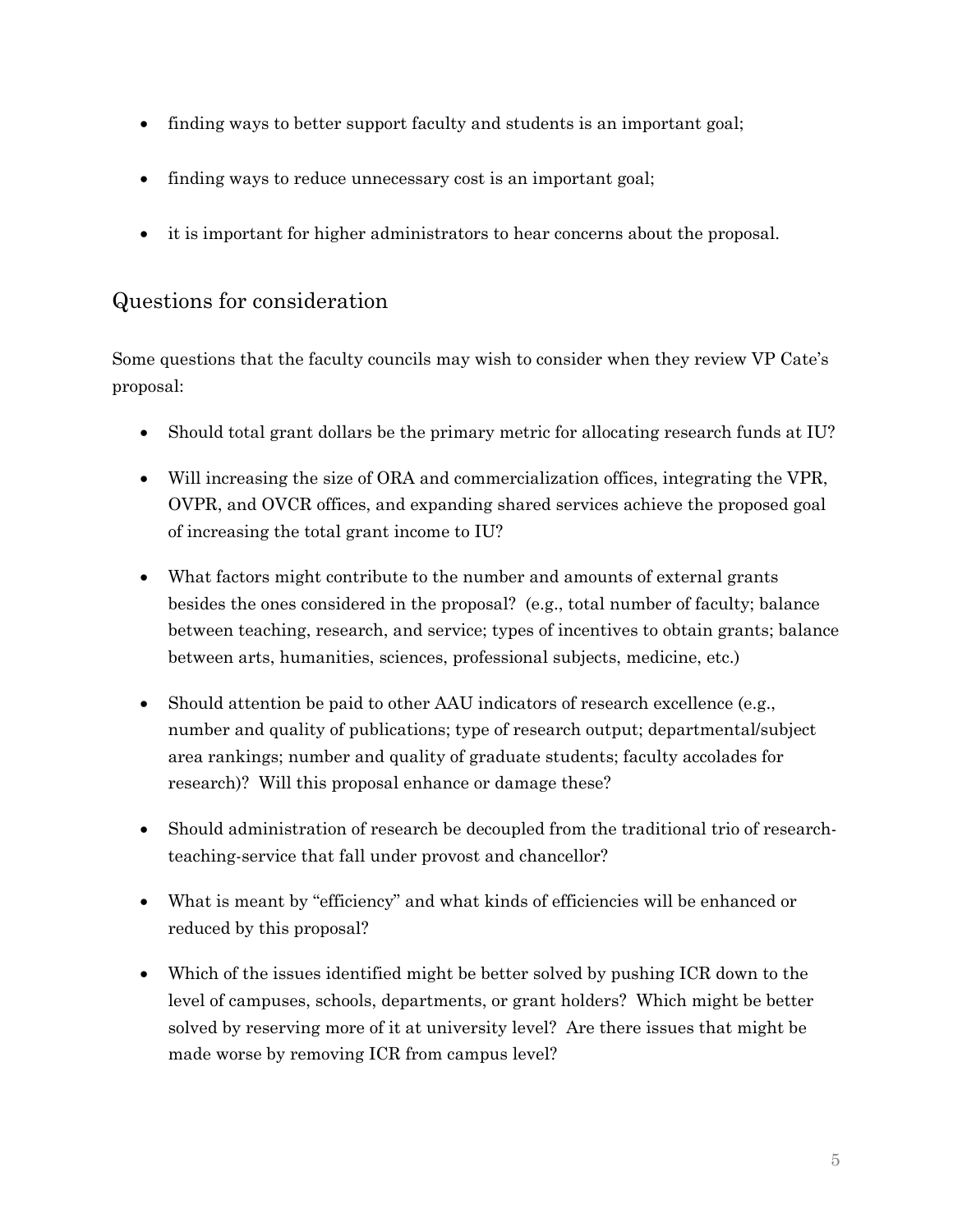- What should be the balance between top-down and bottom-up oversight over allocation of research funds?
- Could some of the research-related issues be solved without changing the budgets or structure of research offices? (e.g., harmonizing ICR policy; sharing infrastructure).
- What will be the impact on individual faculty and on collaborative research centers by this proposal?
- What faculty governance procedures would need to be modified if research funding decisions are moved to the vice president level?
- Should new procedures for faculty governance in appointment and review of vice presidents be adopted if decision making is moved to that level?

#### Suggestions for faculty council review of the proposal

Because of the far-reaching significance of the proposal and its many and varied implications for the research life of individual faculty and for disciplinary areas, it is important that it be reviewed carefully, thoughtfully, and critically by the relevant faculty councils. Some points to consider are:

- university policy ACA-04 affirms the authority of the faculty to determine the standards and procedures for creation, reorganization, merger, and elimination of academic programs and units;
- no existing policy dictates how to review a proposal to merge research offices and shift their budgetary and operational decision making to another level so the councils must decide how they wish to do this;
- university policy ACA-79 provides a good model for evaluating a merger that simultaneously involves entities that exist at university level and on more than one campus;
- the proposal is relevant to a wide range of stakeholders: all tenure-track and research-track faculty, provosts and chancellors and their respective research offices, directors and faculty in campus-level centers, departments and programs that rely heavily on start-up funds and major equipment, deans of schools – the